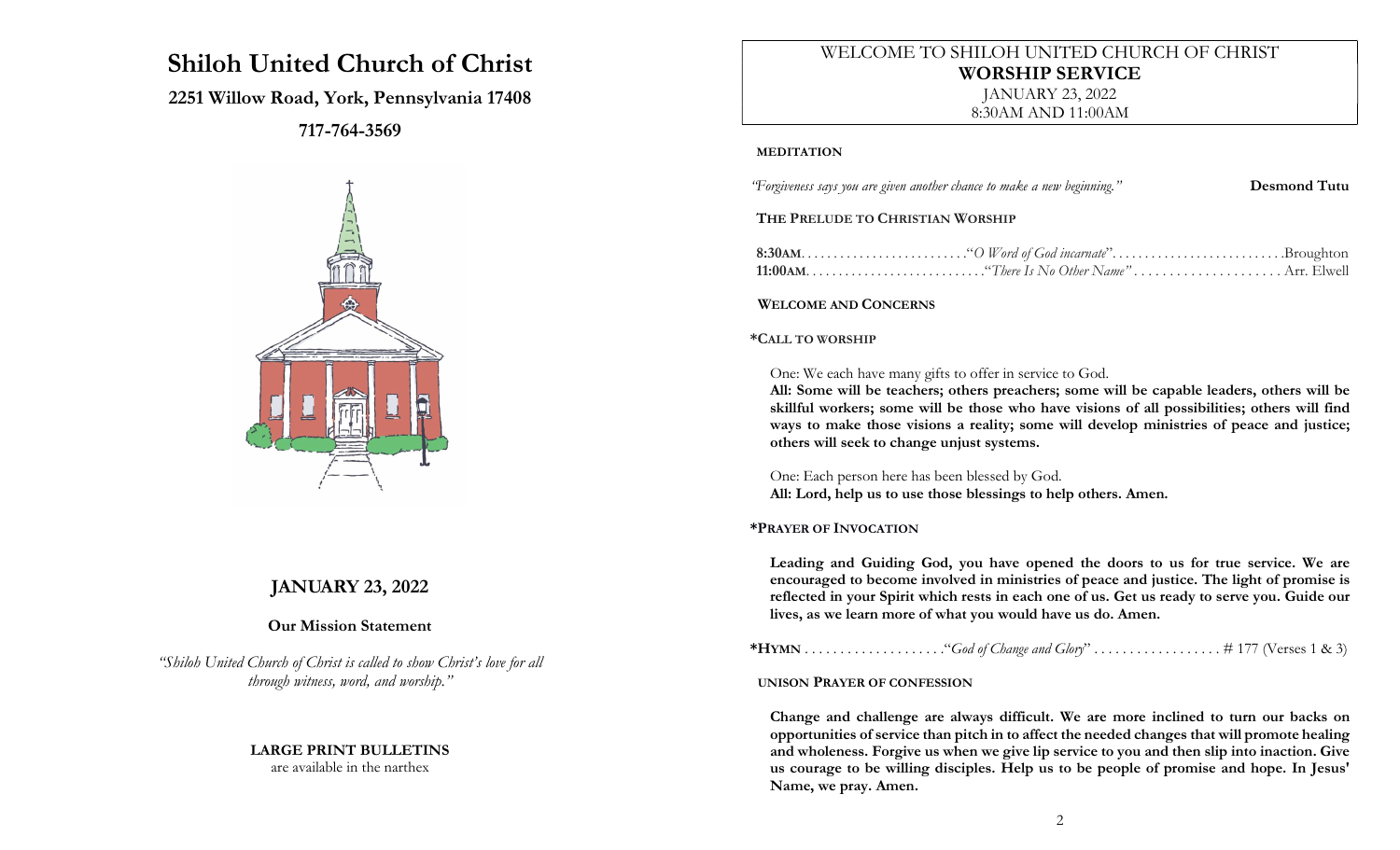#### WORDS of ASSURANCE

Jesus has opened the doors for service to each one of us. We have been freed from our fears and doubts. Rejoice, dear fiends! In Jesus' Name, we are forgiven. Amen.

#### EXCHANGING THE PEACE OF CHRIST (Please wave to one another)

Let us greet each other in Christian Friendship. The peace of God be with you. And also with you.

#### 8:30AM

#### THE SACRAMENT OF BAPTISM (NCH Page 31)

Welcome (C) Address (B - A) Infants and Young Children (p. 33) Congregational Assent (p.35) Affirmation of Faith (A) Prayer of Baptism (B) Act of Baptism (B) Prayer for the Baptized (A)

#### 11:00AM CHILDREN'S TIME

| <b>WITNESS TO OUR SACRED STORY</b>           |                          |
|----------------------------------------------|--------------------------|
| Nehemiah 8:1-3, 5-6, 8-10<br>Psalm $36:5-10$ |                          |
|                                              |                          |
| 1 Corinthians 12:12-31a                      |                          |
| <b>SERMON</b>                                | "Many Gifts, One Spirit" |
|                                              |                          |
| <b>PASTORAL PRAYER</b>                       |                          |
| <b>SILENT PRAYER</b>                         |                          |

#### THE LORD'S PRAYER

Our Father, who art in heaven, hallowed be thy name. Thy kingdom come. Thy will be done, on earth as it is in heaven. Give us this day our daily bread. And forgive us our sins, as we forgive those who sin against us. And lead us not into temptation, but deliver us from evil. For thine is the kingdom, and the power, and the glory forever. Amen.

#### PRESENTING OUR TITHES AND OFFERINGS BEFORE GOD

#### INVITATION TO THE OFFERING

We all can contribute in some way to the work of Christ's church. Paul reminds us that we "are the Body of Christ and individually members of it." We are asked to share this Body with God's world. Each part has something to contribute to the whole. Let us be faithful to God and to this Body as we share what we can this morning.

| <i><b>*OFFERTORY RESPONSE</b></i> | "Doxology" |  |
|-----------------------------------|------------|--|
|                                   |            |  |

Praise God from whom all blessings flow; Praise God all creatures here below; Praise God for all that love has done; Creator, Christ and Spirit, One. Amen.

#### \*PRAYER OF DEDICATION

Bless, O Lord, these gifts and offerings that they may be a sign of our intent to serve you. Use them and us to bring good news to the poor, proclaim release to the captives, and bring wholeness and healing to all who are hurting and oppressed. If one of your people suffers, we all suffer; but if one of your people is honored, we all rejoice together, in Jesus' name we pray. Amen.

\*CLOSING HYMN. . . . . . . . . . . . . . . . . ."Blessed Assurance". . . . . . . . . . . . . . . . . . # 473 (Verses 1 & 3)

#### **BENEDICTION**

Go your way, united as one Body and rejoicing in the fulfillment of God's word among you. We do not all have the same gifts, but we are blessed to be able to share what we have with one another and with all creation. May the joy of the Lord be your strength this day, and every day. **Amen.** 

#### **POSTLUDE**

## WE ARE DELIGHTED THAT YOU JOINED US FOR WORSHIP TODAY!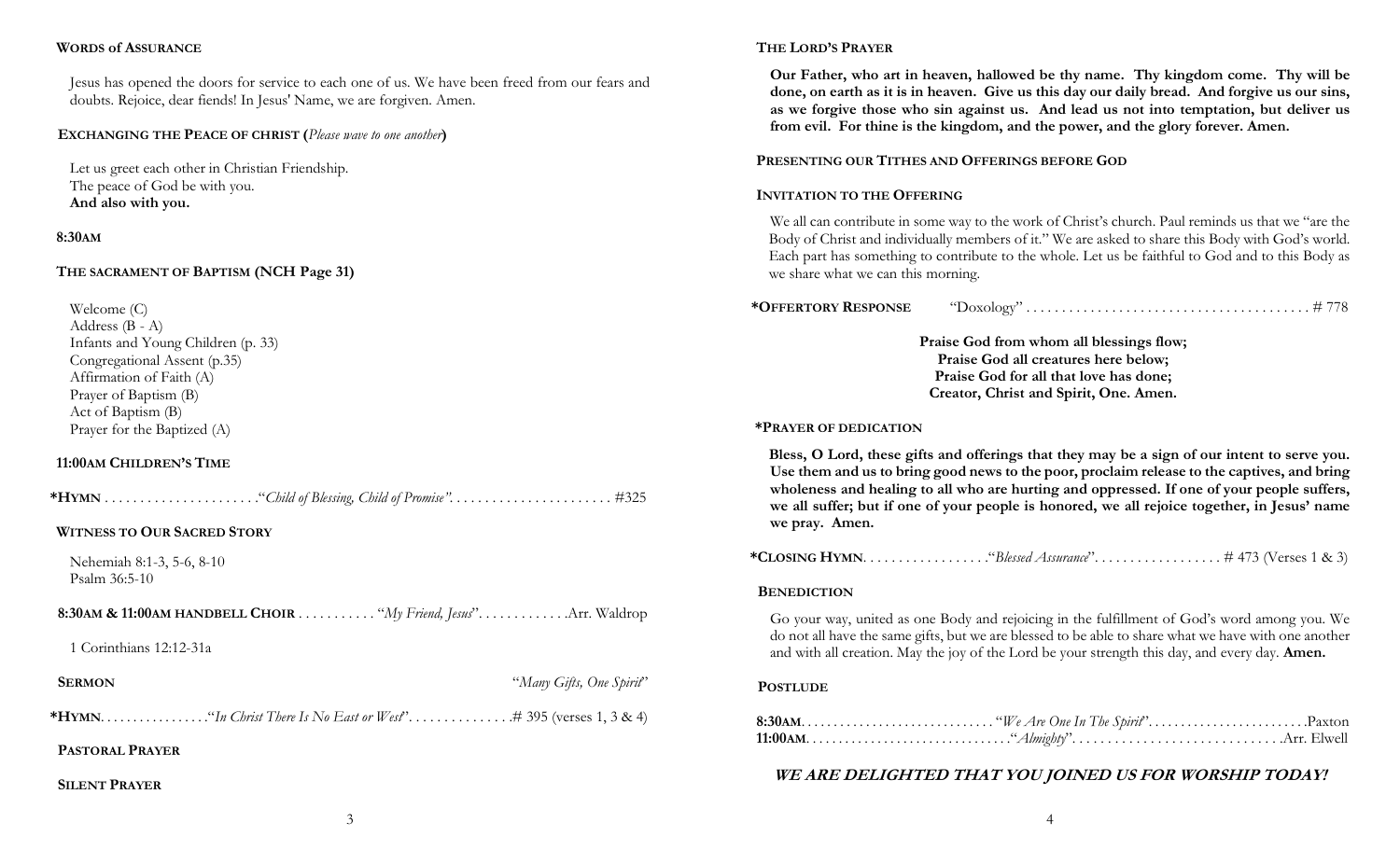THE ALTAR FLOWERS are presented to the glory of God and in memory of all the members we have lost in 2021 and to their families by Sue and Rick Trimble.

### ACOLYTE: 8:30AM: Carol Burns

We are in search of additional Acolytes for both services. Please contact Carol Burns at 717-792-3796 if you are interested.

LITURGIST: 8:30AM: Carol Burns 11:00AM: Linda Little

We are in search of additional Liturgists for both services. Please contact Sara Jacoby at 717-764-4520 if you are interested.

- USHERS: 8:30AM: Brad Jacobs & George Flickinger 11:00AM: Volunteer
- GREETERS: 8:30AM: Donna Robertson, 11:00AM: Volunteer
- NURSERY DUTY: 8:30AM: Jim & Reen Bentzel, 11:00AM Marsha Reiber
- MUSIC: 8:30AM Sandy Bamberger & 11:00 AM: Jessie Sechriest

## WE WOULD LIKE TO THANK ALL OF THE VOLUNTEERS AND MUSICIANS FOR PROVIDING THE WORSHIP MUSIC THIS SUNDAY!

## CALL TO ANNUAL MEETING

All members of the Congregation are invited and encouraged to attend the Annual Meeting on Sunday, January 30, 2022. This year we will hold the meeting in the Sanctuary after the 8:30 a.m. service. The meeting will start at 9:45 a.m. There will be no Sunday School on January 30th. Due to Covid, we want to be able to keep social distancing, which we could not do in room 100.There will be a time for questions and discussion on the Annual Report.



## Morning Prayer (Unknown writer)

Almighty God, thank you for loving us. Thank you for teaching us how to love you. A new day unfolds, and we desire that it is infused with our worship of you. As we turn our eyes on the beauty of your creation, so our spirits lift and find peace with you. Please pour out your Spirit upon us today, so we can worship in fresh ways. We humbly ask for a deeper relationship with you, so we can have a heightened awareness of your presence with us and in us. In Jesus' name we pray. Amen.

### Evening Prayer (By Rebecca Barlow Jordan)

Heavenly Father, to your goodness I commend myself this night, humbly asking for your protection through its darkness and dangers. I am helpless and dependent; graciously preserve me. For all whom I love and value, for every friend and connection, I equally pray; however divided and far asunder, I know that we are alike before you, and under your eye. May we be equally united in faith and fear, in fervent devotion towards you, and in your merciful protection this night. Forgive me O God the imperfections of my prayers, and accept them through the mediation of our blessed Son and our Savior, Jesus Christ. Amen.

## PRAYERS FOR OUR COMMUNITY OF FAITH

Chuck and Sandy Baboian, Julene Bechtel, Jim Sr. and Rosemary Bentzel, Rosabel Bentzel, Joyce Bowers, Oscar Bupp, Mark Garber, Beverly Hoak, Bev Kirk, Donna Krone, Dottie Limbert, Catherine Lochman, Marguerite Lochman, Arlene Myers, Joanne Overmiller, Randy Reisinger, Sue Trimble, Stewart and Marie Wagner, Elva Winter



## THOSE WHO GRIEVE FOR THEIR LOVED ONES

The Jordan Family, The Hohenshilt/Jordan Family, The Rodgers Family

The Annual Giving Statements will be available on or before January 30. You may pick them up in the gallery or they will be sent electronically. If you don't have an email they will be mailed to you.